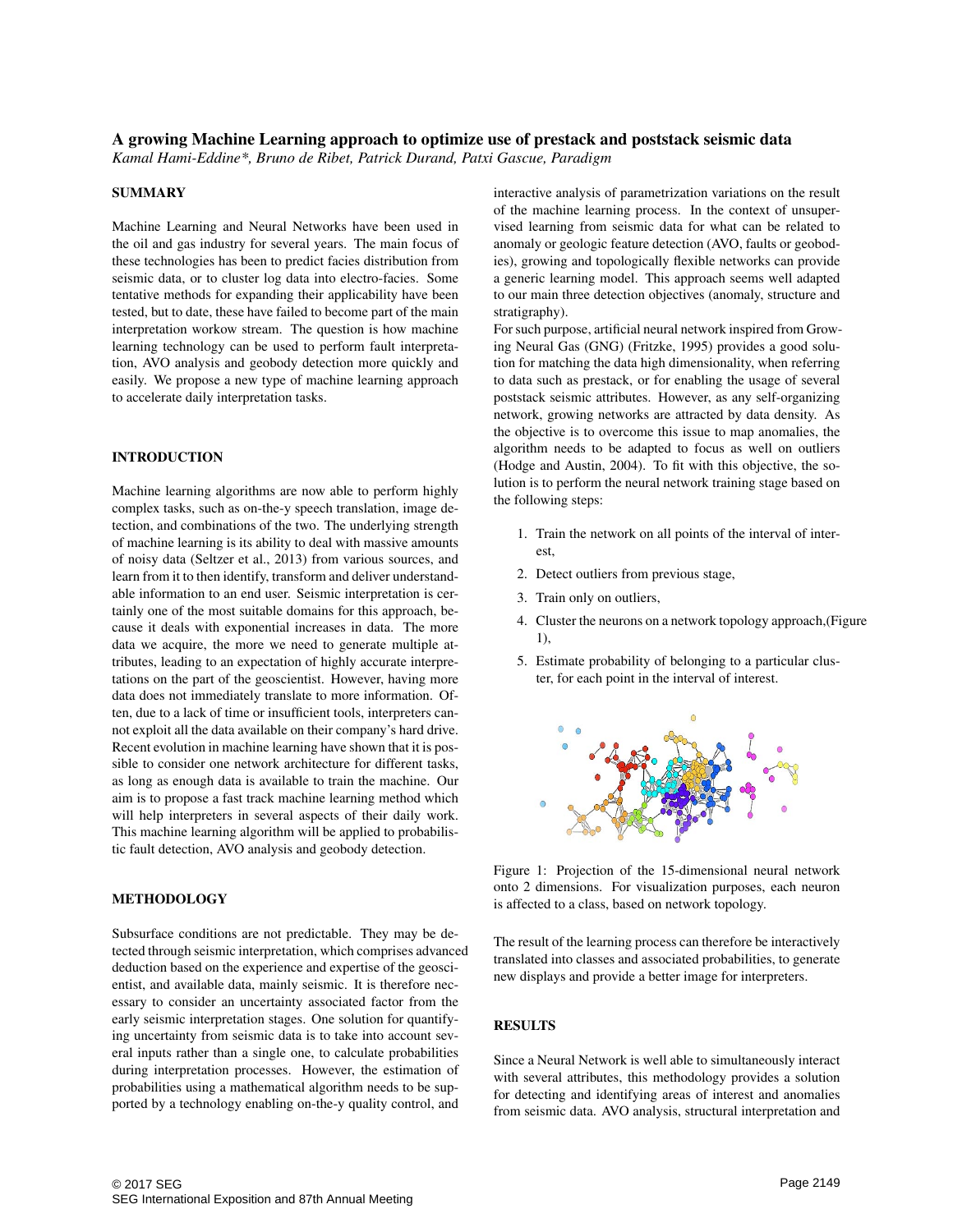## A growing Machine Learning approach

geobody detection are some interpretation processes where applying this technique provides great added value.

### Acceleration of fault interpretation workflow

Fault interpretation is a tedious task, and all commercial technical solutions offer different methods to simplify not the interpretation itself, but the process. This interpretation stage requires time, and uses a variety of seismic attributes which contribute to an understanding of the structural framework, fault extension and connectivity. Each seismic attribute provides different information, most likely at different resolutions (semblance versus curvature). We know that each seismic attribute brings specic information, but we also know that the human capability to simultaneously synthetize all the seismic information in order to best interpret the structural pattern is limited. Machine learning is valuable in that it integrates the relatively high-dimensionality information in an understandable manner, and quantifies the probability of fault presence and connectivity.

Figure 2 and figure 3 show the result of structural attribute clustering using a growing network approach. The associated probabilities provide a way to quantify the fault position, considering as many attributes as needed. Semblance, Eigenbased coherence, dip, azimuth and curvatures, combined with some derivatives, are used as input data to train the neural network. As learning from a large pool of structural seismic attributes, parametrization of each attribute does not impact the result much . Default parameters can be used without having to perform specific ne-tuning for each attribute. The result is a true image of the structural framework in record time.



Figure 2: Opacity rendering on the result of neural network result clustering. Fault planes are clearly visible on the most likely class prediction volume. Probabilities will add more detail.

It is easy to see the improvement in identifying faults versus discontinuities related to noise.

#### Automated AVO analysis investigation

Neural networks are by definition data type-agnostic and therefore can be applied to prestack data. The objective is to identify and classify the different types of AVO/AVA responses. With this method, the geoscientist, analyzing the intrinsic characteristics of a potential reservoir, receives a probabilistic estimation of the similarity between the AVO/AVA seismic response and the theoretical response, and eventually the identification



Figure 3: Red zones show a very high fault probability. The thickness of the fault zone provides an envelope for the fault position.

of potential anomalies related to processing. Figure 4 illustrates an example of 2 seismic facies neuron sets showing different AVA signatures. While seismic facies 2 may correspond to an AVA Class 1 type (Rutherford and Williams, 1989), facies 9 displays a signature that could possibly be associated with the presence of multiples.

The different neuron classes obtained using this technique are compared to synthetic AVA models generated at wells. The comparison helps to identify expected anomalies versus nonexpected behavior. The trained neurons are then used to estimate probabilities that each point in the seismic will be attached to a specific neuron family. The probability estimation allows the creation of a most probable seismic facies volume, which is directly readable in terms of AVA effects (Figure 5 and Figure 6). This method provides additional information, empowering interpreters to assess the 3D distribution of potential seismic anomalies at an early stage.



Figure 4: Neuron amplitude responses with angles show that class 2 (red) and 9 (blue) have different AVA responses. Class 2 (red) exhibits an AVA Class 1-like reservoir top signature (inverse polarity). However, both classes show some amplitude decrease in the ultra-far angles, possibly due to frequency variations with angle.

The different neuron families obtained with this technique, can easily be compared to synthetic AVA models generated from wells. The comparison brings a way to identify expected anomalies, versus non expected ones (Figure 7).

### Delivering a probabilistic geobody detection

One of the main contributions of this technique is associating a set of probabilities to each data point. These values characterize the likelihood of each data point belonging to a given class.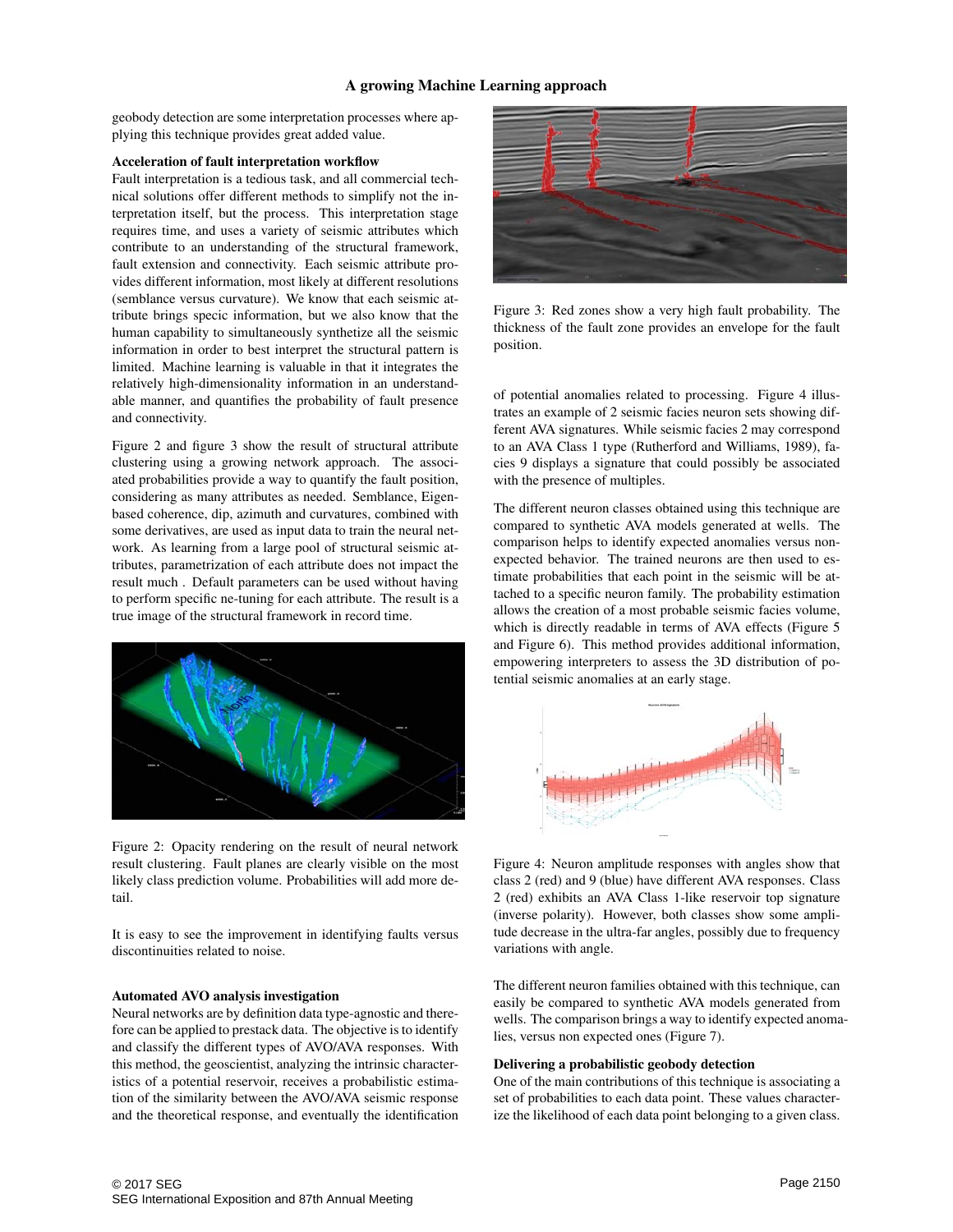## A growing Machine Learning approach



Figure 5: Distribution of a) near b) mid c) far d) ultra-far amplitudes for all classes over all the neural network neurons. Distribution varies depending on class.



Figure 6: Green area shows where the Neural Network responses are similar to an AVO class 1 response reservoir top. The anomaly is displayed on top of the time migrated structure.

Obviously, if we define fewer classes, more data points will be part of the same cluster. We admit that in general, the size of each geobody is a function of the number of classes. When increasing the number of classes, more detail will be extracted, isolated and mapped as specific features.

From the probabilities associated with each class, we can expand the workflow beyond classification and enable structural geobody creation scenarios. From an initial set of structure related seismic attributes, the application of this technique allows the detection of fault geobodies, by specifying a cut-off on fault class probability value (Figure 8). Reducing the number of classes would potentially increase fault connectivity, while the opposite would generate more discontinuous fault bodies. Because of the 3D character of this approach, interactively evaluating the impact of parametrization on the result is of great added value in any seismic scale reservoir characterization and modeling worflow.

#### **CONCLUSION**

O & G operators are continuously improving the geoscientists working environment (including interpretation software and access to more data). The expectation is for the geoscientist



Figure 7: AVA neurons projected in principal component space show a very good cluster separation. The clustering enables us to isolate anomalies.



Figure 8: Result of probabilistic fault body detection, based on a Neural Network.

to provide pertinent and accurate interpretations of prospects and reservoirs. If we only consider traditional interpretation workows based on legacy techniques, then extracting consistent, quantified and precise information from available data will remain a challenge. The new generation of machine learning techniques brings new insight into G& G data analysis. Fitto-purpose use of these techniques will facilitate interpretation in any type of geological setting. In the case of structural interpretation, we observe that the growing network approach accelerates the 3D consistent interpretation of faults, while adding information about probability, to be used for modeling structural framework uncertainty. For AVO/AVA analysis, we propose its application to perform AVO related anomaly detection, with the objective of mapping potential hydrocarbons.

## ACKNOWLEDGEMENT

We would like to thank Paradigm for authorizing us to publish this abstract. Data courtesy of Ministry of Economic Development Unpublished Petroleum Report, New-Zealand.